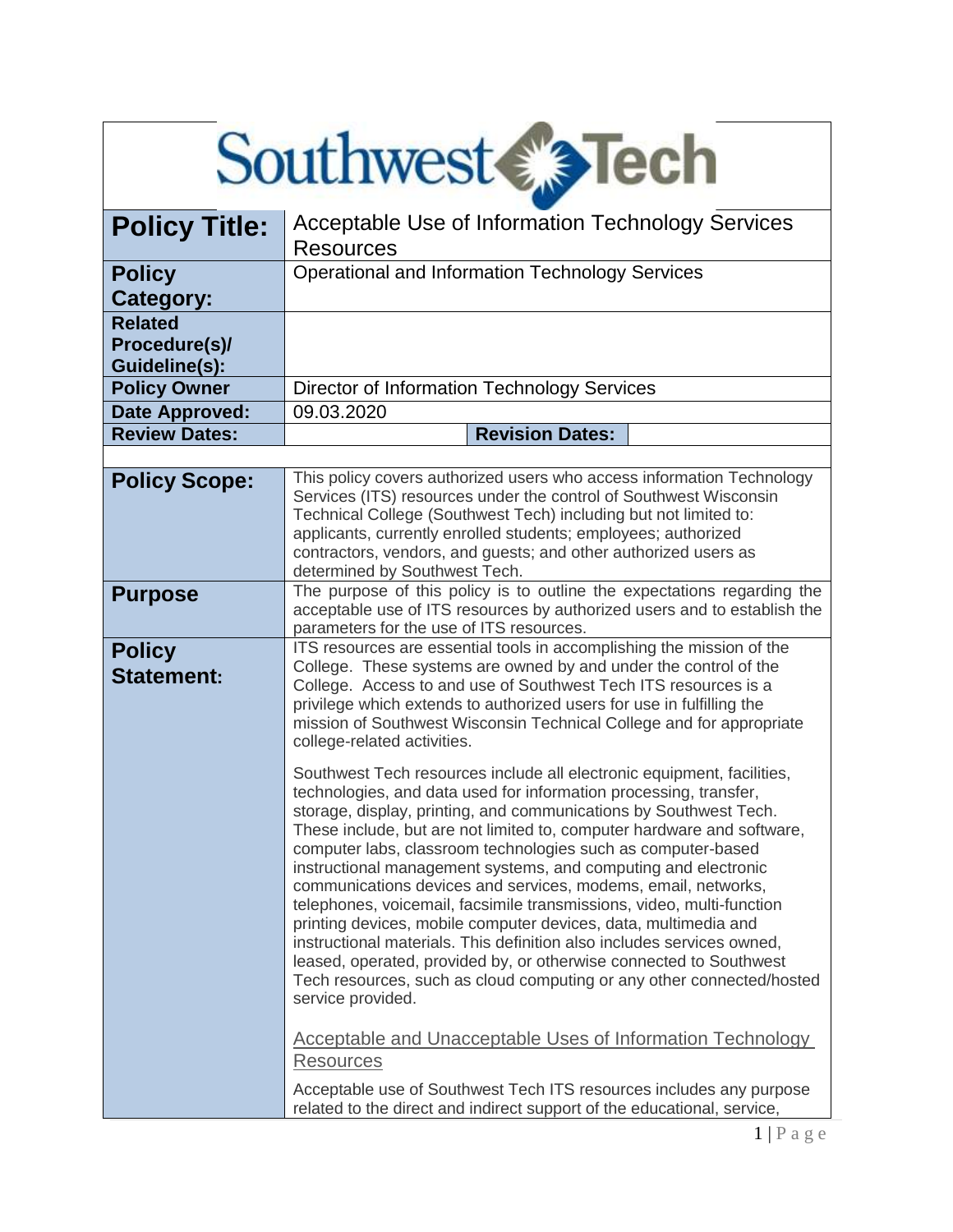| student and campus life activities; administrative and business purposes;<br>financial systems; and human resources administration. Authorized<br>users are provided access to ITS resources to support their studies,<br>instruction, duties as employees, official business with Southwest Tech,<br>and other college-sanctioned activities according to their roles and<br>responsibilities. |
|-------------------------------------------------------------------------------------------------------------------------------------------------------------------------------------------------------------------------------------------------------------------------------------------------------------------------------------------------------------------------------------------------|
| All use of ITS resources must comply with:                                                                                                                                                                                                                                                                                                                                                      |
| all College policies, procedures, and codes of conduct, including<br>those found in the student, employee handbooks;<br>all laws and regulations applicable to the user or the College;<br>and,<br>all relevant licenses and other contractual commitments of the<br>College, as modified from time to time.                                                                                    |
| Authorized users must not engage in unacceptable use of Southwest<br>Tech ITS resources, which includes but is not limited to the following:                                                                                                                                                                                                                                                    |
| 1. Sharing or transferring authentication details to others, or using<br>another user's authentication credentials such as network IDs and<br>passwords, or other access codes or circumventing user<br>authentication which could allow unauthorized users to gain access<br>to Southwest Tech ITS resources, except as required for<br>administrative or business purposes;                   |
| 2. Violation of federal, state, or local laws; institutional policies, rules<br>or guidelines; or licensing agreements or contracts;                                                                                                                                                                                                                                                            |
| 3. Harassment of, threats to or defamation of others; creation of a<br>hostile environment; stalking; and/or illegal discrimination;                                                                                                                                                                                                                                                            |
| 4. Widespread dissemination of unauthorized email messages (e.g.,<br>mass mailings, spam, email chain letters); or                                                                                                                                                                                                                                                                              |
| Intentionally damaging, disrupting, or exposing ITS resources or<br>5.<br>data to unauthorized access or harm.                                                                                                                                                                                                                                                                                  |
| 6. Storing personally identifiable information on their computers hard<br>drive (C drive), personal home equipment, or any remote storage<br>device such as USB flash drives.                                                                                                                                                                                                                   |
| In addition to the examples stated above, unacceptable use of SWTC<br>ITS resources for employees, authorized contractors and vendors, also<br>includes the following:                                                                                                                                                                                                                          |
| 1. Storage, display, transmission, or intentional or solicited receipt of<br>material that is or may reasonably be regarded as obscene,<br>sexually explicit, or pornographic, except as such access relates to<br>bona fide, college-related academic pursuits or as needed to<br>investigate violations of this policy or laws;                                                               |
| 2.<br>Outside employment, commercial activities, or other forms of<br>private financial gain;                                                                                                                                                                                                                                                                                                   |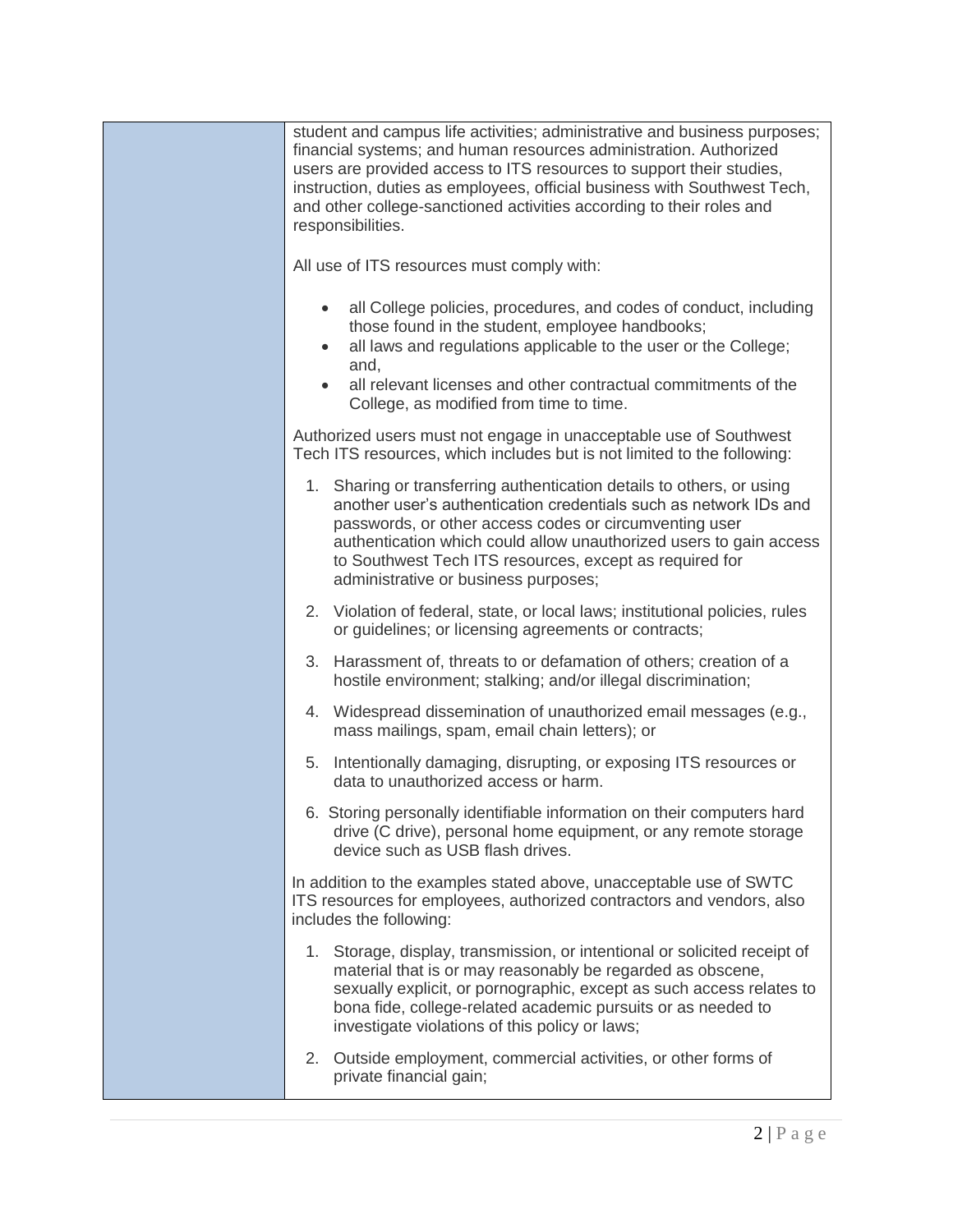- 3. Campaigning for public office or soliciting political contributions;
- 4. Political lobbying, except for specific employees designated to lobby on behalf of Southwest Tech;
- 5. Wagering or betting, except as it relates to bona fide, collegerelated academic pursuits;
- 6. More than minimal use for private or personal purposes that interferes with work or job performance or interferes with the activities of other employees, students, or other authorized users.

Authorized users must not use Southwest Tech ITS resources to speak on behalf of Southwest Tech or use Southwest Tech trademarks or logos without authorization. Affiliation with Southwest Tech does not provide or imply authorization to speak on behalf of Southwest Tech. Southwest Tech is not responsible for the content of documents, exchanges or messages, including links to other information locations on the internet which reflect only the personal ideas, comments, and opinions of individual members of the college community, even when this content is published or otherwise circulated to the public at large by means of Southwest Tech ITS resources.

## Privacy and Security

Southwest Tech shall take reasonable measures to protect the privacy of ITS resources and accounts assigned to authorized users. However, the College cannot guarantee absolute security and privacy. Any activity on Southwest Tech ITS resources may be monitored, logged and reviewed by college-approved personnel or may be discovered in legal proceedings or in response to public records requests. Generally, the contents of user accounts will be treated as private and not examined or disclosed except:

- as required for system maintenance or business necessity, including security measures;
- when there exists reason to believe an individual is violating the law or Southwest Tech policy;
- to meet the requirements of the Wisconsin Public Records Law or other laws; regulations; or institutional policies, rules, or guidelines; or
- as permitted by applicable law or policy.

Southwest Tech has the right to employ appropriate security measures, to investigate as needed, and to take necessary actions to protect the College ITS resources. Southwest Tech may also have a duty to provide information relevant to ongoing investigations by law enforcement. Southwest Tech will work with authorized users to protect their privacy interests, as well as those of the College.

Authorized users must not violate the privacy of other users. Technical ability to access unauthorized resources or others' accounts does not provide or imply authorization to do so, and it is a violation of this policy